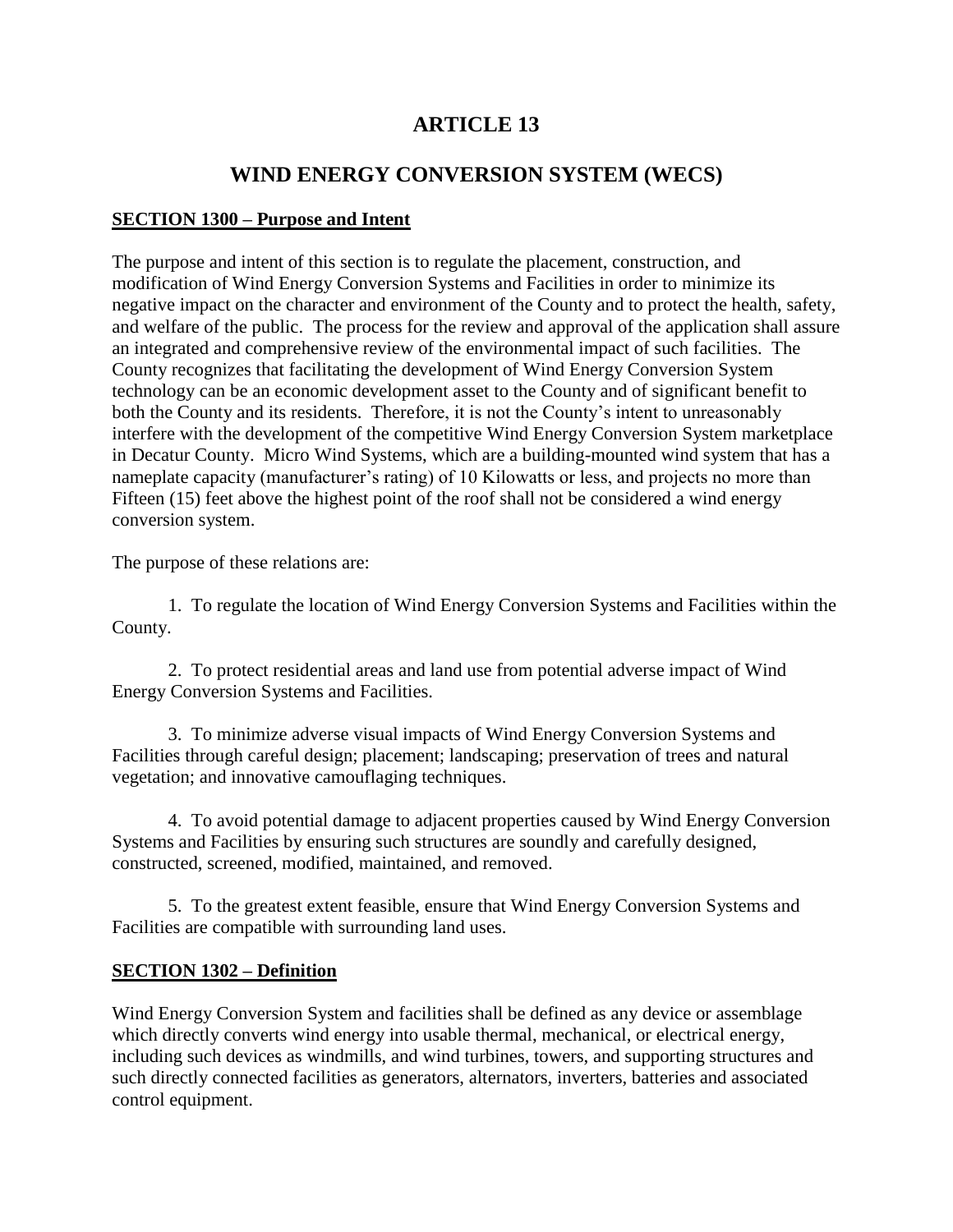### **SECTION 1304 – Permanent Special Exceptions**

The following are permitted as permanent special exceptions in the Agricultural A-1 & A-2 zoning districts; in the Business B-1, B-2 and B-3 zoning districts; and in the Industrial I-1 and I-2 zoning districts when approved by the Decatur County Board of Zoning Appeals:

A. Attached WECS and facilities if integrated within an existing structure.

B. Replacement of a legal, existing WECS structure with a similar facility of equal or smaller size, subject to the applicable procedures and general requirements of the Ordinance.

C. Placement of a WECS as permitted under the zoning districts A-1, A-2, B-1, B-2, B-3, I-1 and I-2.

## **SECTION 1306 – General Requirements**

The following requirements apply to all WECS that are erected or placed within Decatur County jurisdictional area after the effective date of this Ordinance.

A. For each application, the property owners, the WECS providers, and the WECS owners, shall be considered Co-Applicants and shall jointly and severally be subject to the provisions of this Ordinance.

B. Each permit application for placement of a WECS and Facilities / Support Structure shall be accompanied by the following:

(1) An application, rezoning application or variance application form with original signatures from the property owners, WECS providers, and WECS owners.

(2) A written statement with illustrations that describe the proposed WECS and Facilities, including the type of construction and total height.

(3) A site plan which is comprised of a scale drawing setting forth property lines, distances, existing site improvements/buildings/structures, existing and or proposed roadways and easements, proposed WECS location, and proposed landscaping.

(4) A visual impact analysis that includes current photographs of man-made or natural features adjacent to the WECS and a photograph presentation that depicts current site conditions with a super-imposed image of the proposed WECS and Facilities to demonstrate the anticipated view and the facility upon its completion.

(5) A copy of the Facility Maintenance and Removal Agreement signed by all applicants that binds the applicants and all successors in interest to the property to properly maintain and or remove the facility upon abandonment in compliance with the terms of this Ordinance.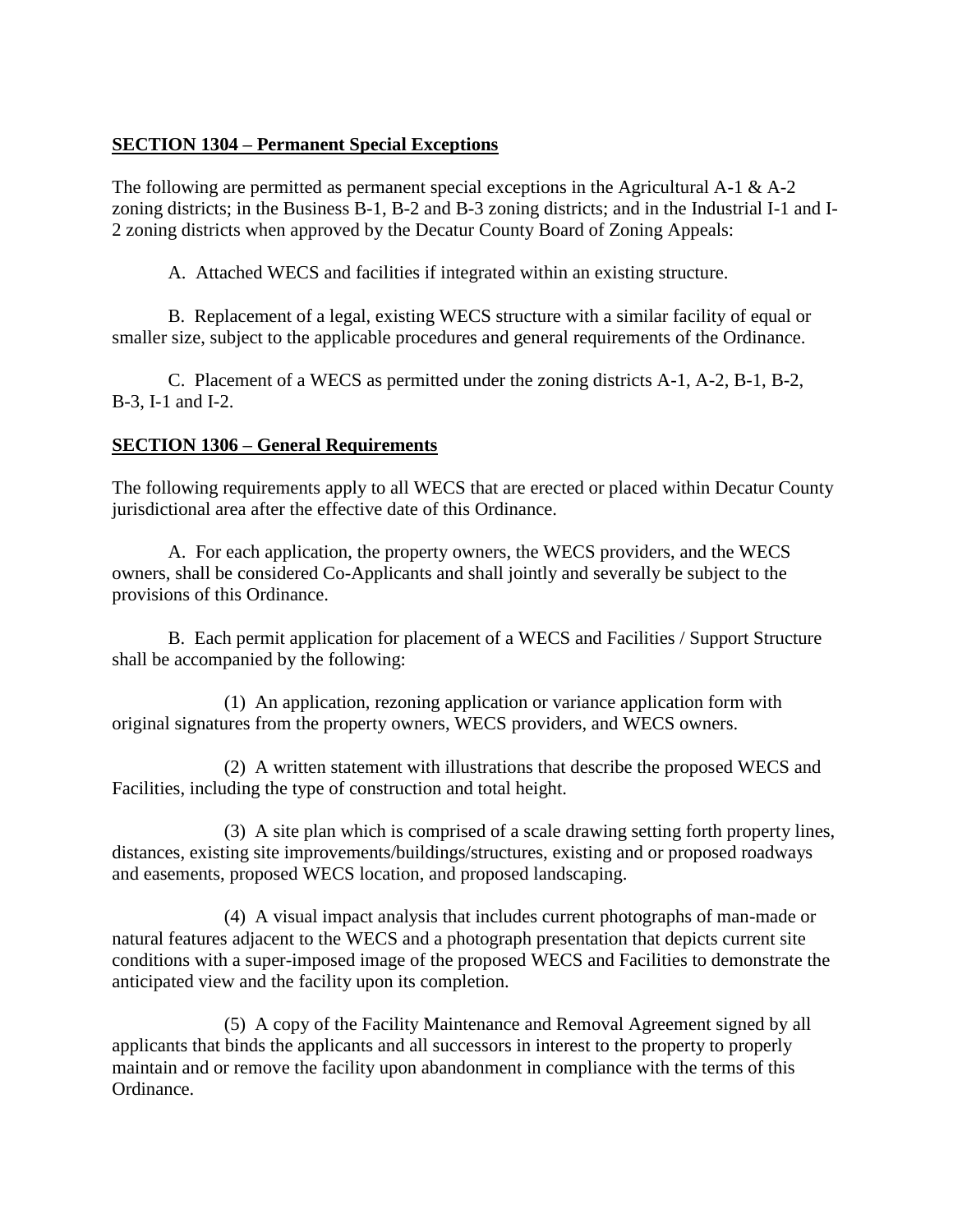(6) Decatur County shall not authorize the placement of any WECS or Support Structure unless Decatur County obtains an indemnification from applicant that releases Decatur County from all liability arising out of the construction, operation, removal or repair of a WECS. Parties to the WECS Agreement agree to not sue or seek any monies or damages from Decatur County, to indemnify and hold harmless Decatur County, its elected/appointed officials, agents, servants, and employees from all claims, demands or causes of action, along with the resulting losses, expenses, costs, attorney fees, liabilities, damages, Orders, Judgments, and Decrees which arise out of or result from a WECS Facility owner, operator, agent, employee, or servant for negligent acts, errors, or omissions.

(7) A policy of insurance maintained with a reputable company that insures the WECS or Support Structure with minimum and adequate insurance coverage for liability, bodily injury, and property damage for the entire period the WECS and or Support Structure is in existence. Decatur County shall be named as an additional insured on the policy. A certificate of insurance shall be submitted verifying the insurance coverage at the time the application is made. Failure to maintain insurance coverage shall be a violation of this Ordinance.

#### **SECTION 1308 – Performance / Construction Standards**

A. A perimeter fence at least Eight (8) feet in height shall be installed to contain the WECS accessory structures and/or facilities.

B. Security lighting is not required. If security lighting is installed, it shall be confined to accessory structures and shall be directed downward to minimize glare or intrusion onto adjoining properties. No WECS Support Structures illumination shall be permitted.

C. Any landscaping that is installed shall be properly maintained or replaced to maintain a presentable appearance for the structure.

D. Off-premise or advertising signage is prohibited. Each WECS or Facility shall have identification signage that states the name of the facility owner and a Twenty-four (24) hour emergency telephone number.

E. The WECS shall be constructed using Stealth Construction and shall be selfsupporting without utilizing cables for support. In the event an alternate form of construction is more suitable to a proposed WECS location site, the Decatur County Plan Commission or Decatur County Board of Zoning Appeals may authorize an alternate form of construction upon a showing of sufficient documentation.

F. All WECS Support Structures, accessory buildings, poles, antenna, and other external facilities shall be painted a neutral color or galvanized grey. Paint color shall be designed to minimize visibility and blend with the surrounding environment. All facilities shall be repainted as necessary.